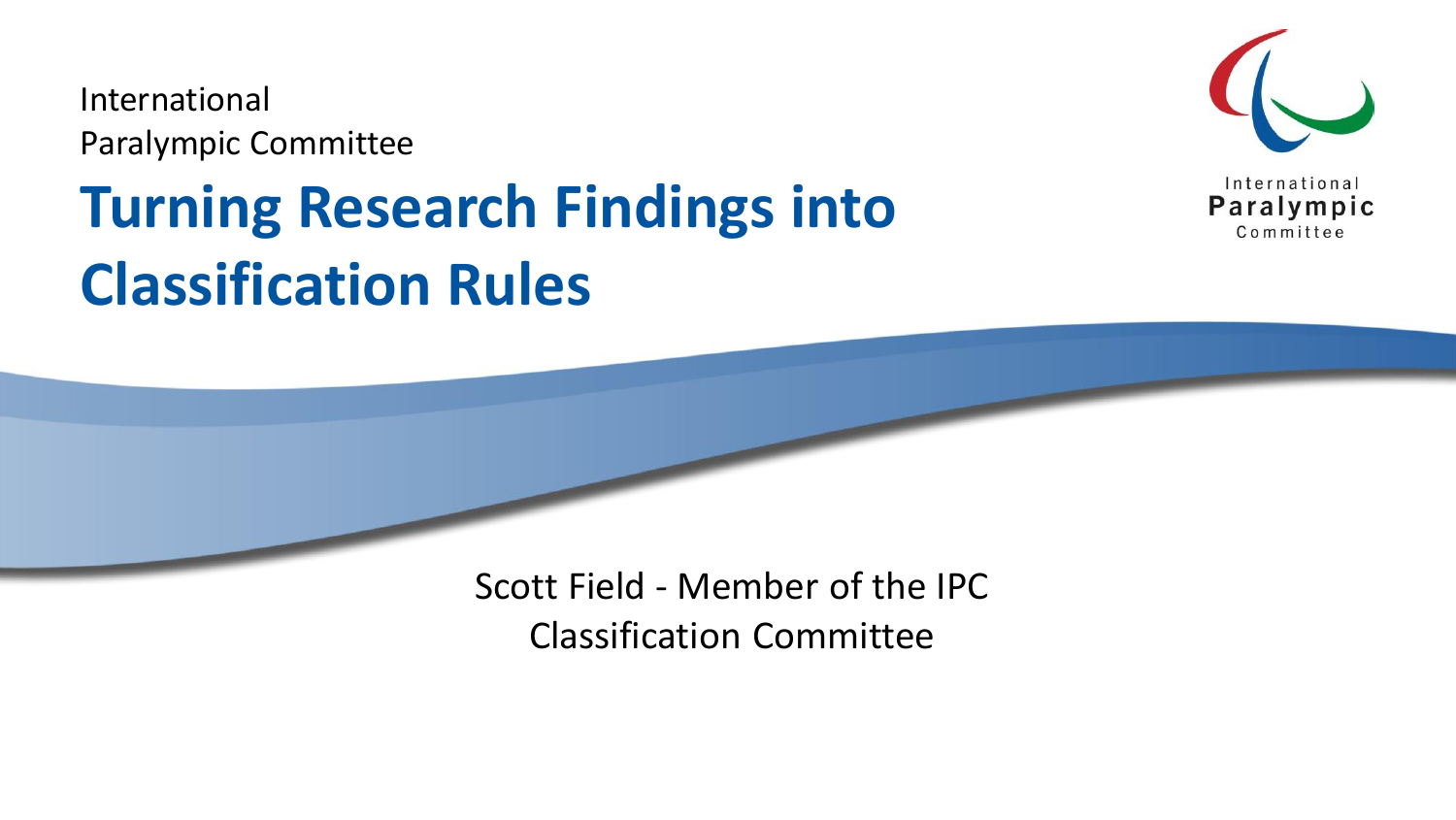

### **Introduction**

#### Turning Research Findings into Classification Rules

- What Doesn't Change
- What Does Change
- Stakeholder Engagement
- Engagement with the IPC
- **Timelines**
- Classification and the Paralympic Vision

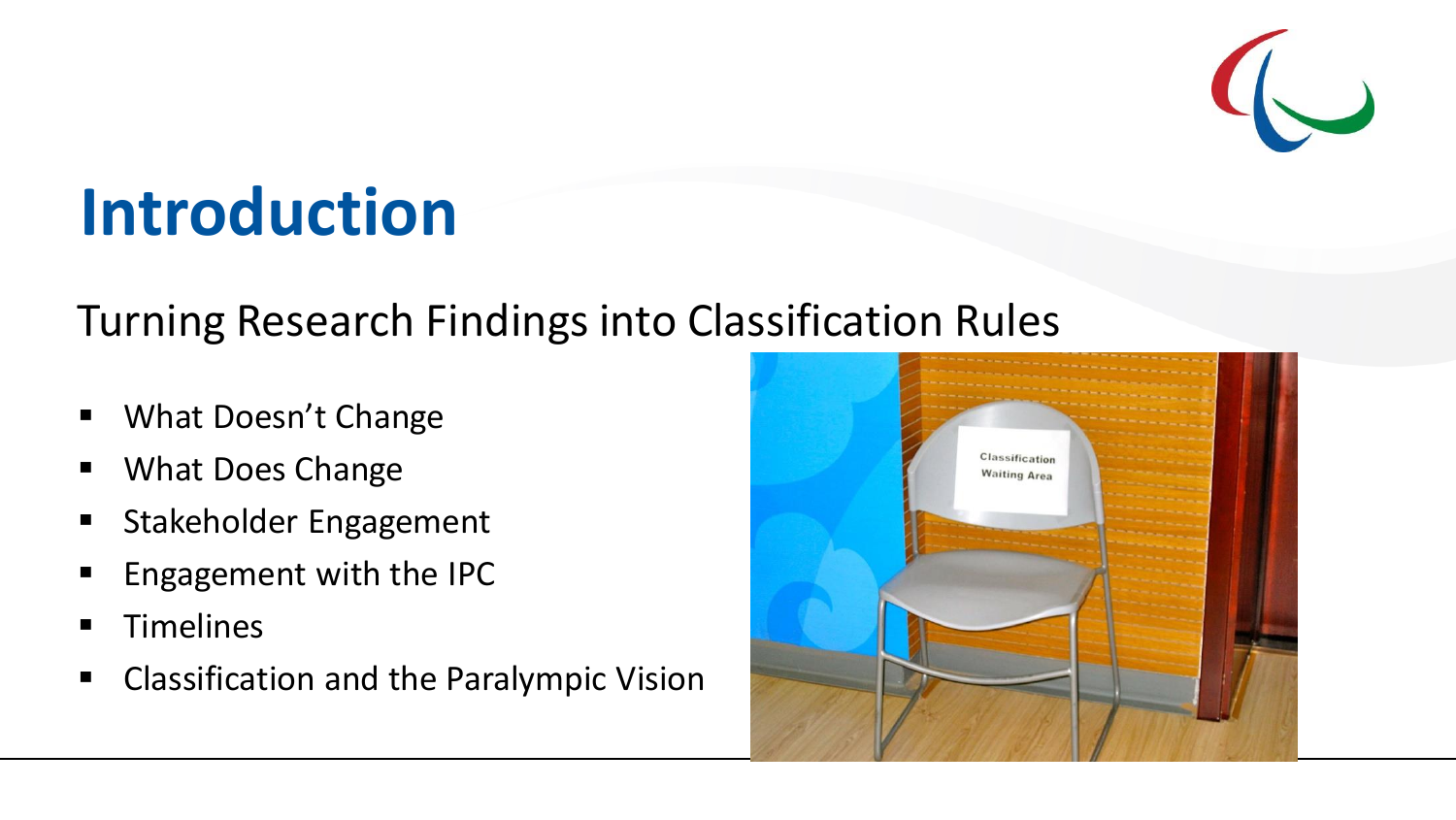

### **What doesn't change**

#### Not all sports' classification rules need to change

- The Purpose of Classification
- **Eligible Impairments**
- **Sports Class Status**
- Non Eligible Sport Class
- **Intentional Misrepresentation**
- Data Privacy Governance
- Protest and Appeals

Classification Model Rules for Para Sports

Model Rules consistent with the 2015 IPC Athlete Classification Code and accompanying International Standards

January 2017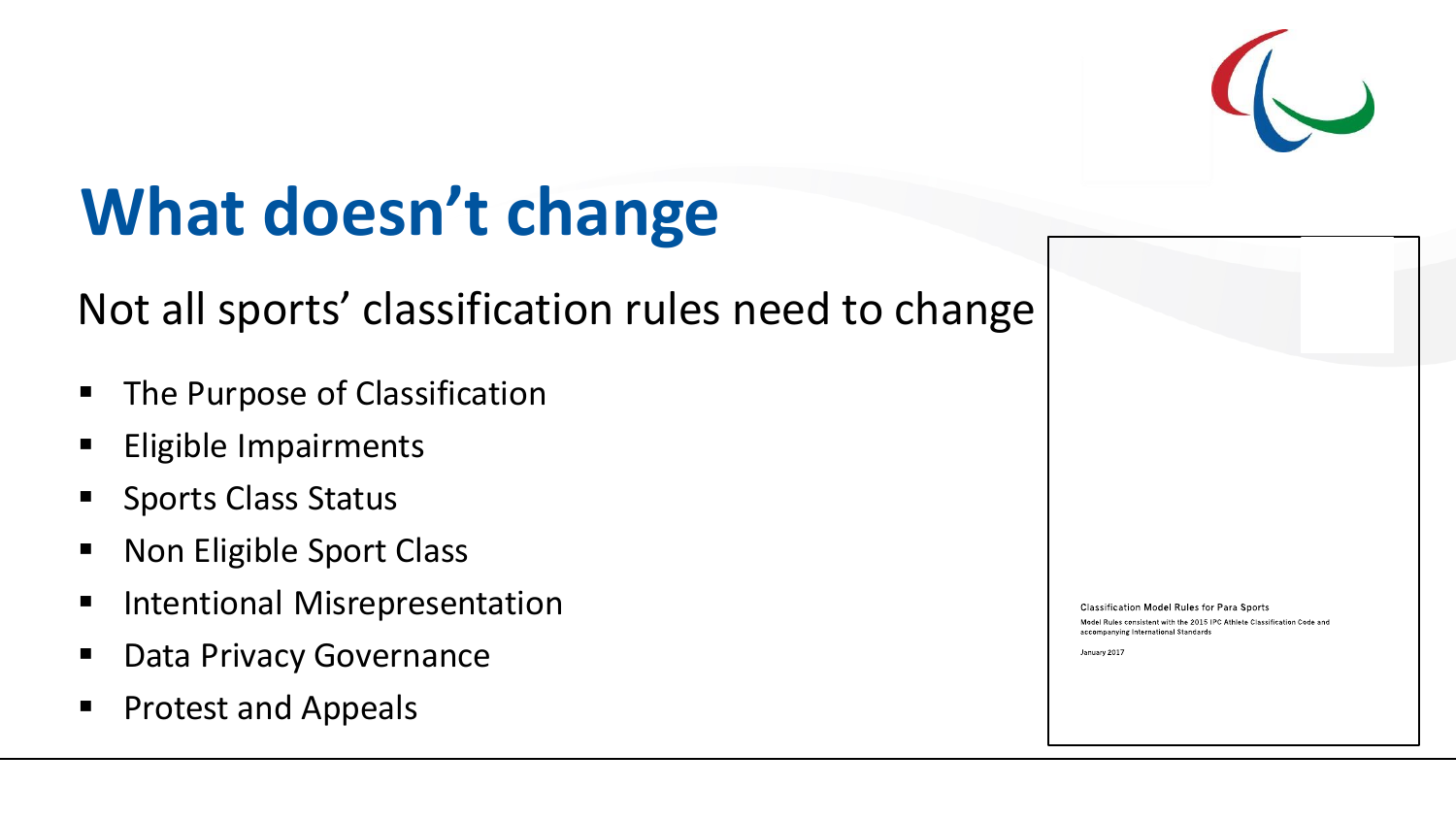### **What does change**

The key aspects of a sport's classification rules can change

- **Minimum impairment Criteria**
- Sport Classes (including equipment to be used)
- Athlete evaluation process
- Classifier requirements/qualifications/certification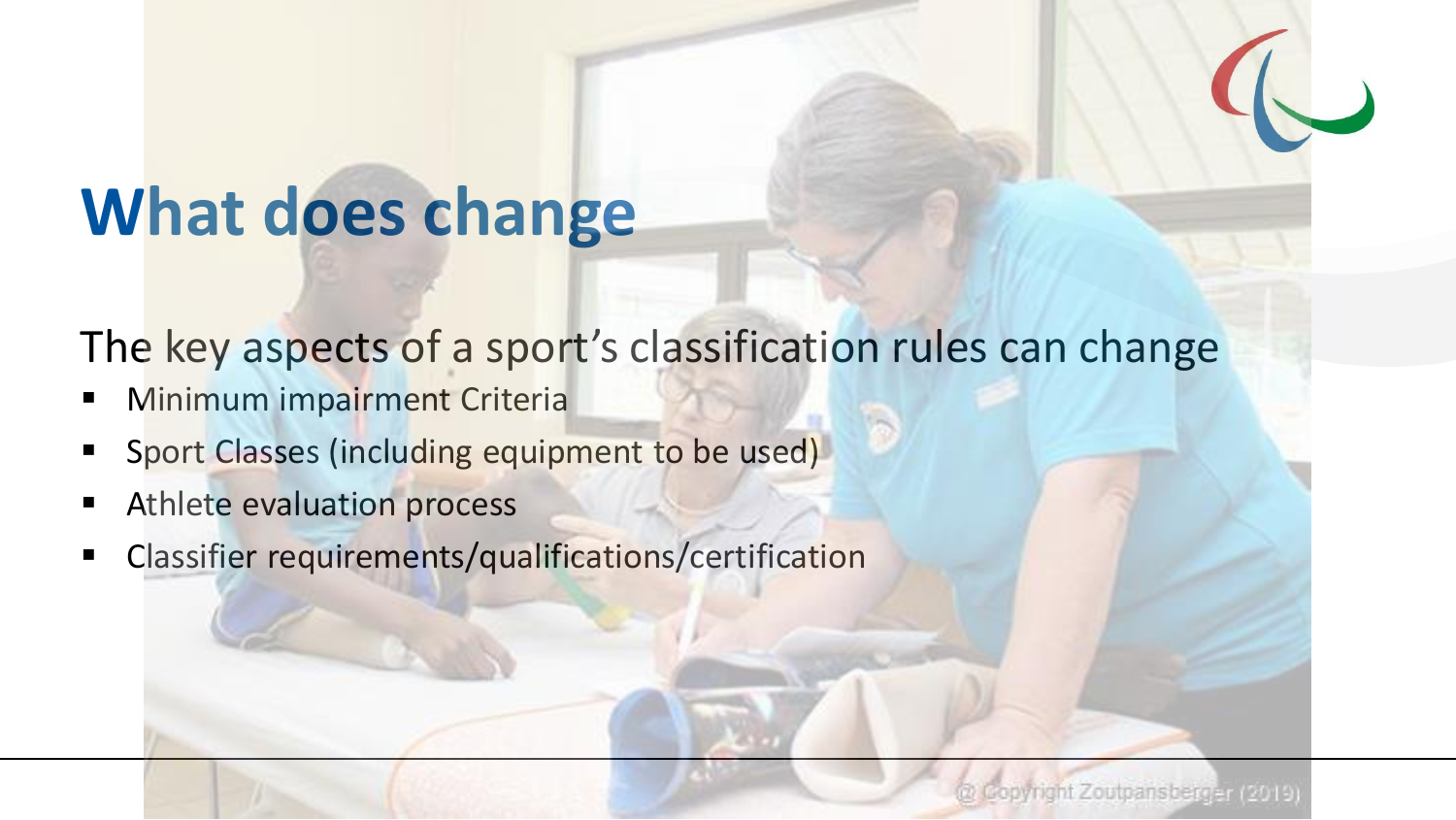

### **Stakeholder Engagement**

#### Engage with NPCs, Athletes and Coaches

■ *International Sport Federations must provide appropriate notice to National Federations and National Paralympic Committees of anticipated changes to Classification Systems and any other change(s) that might impact on Sport Class allocation. The aforementioned parties must be provided a rationale for change, the proposed timelines for implementation and any transition rules, as applicable. The same parties must be provided an opportunity to submit feedback and comments.*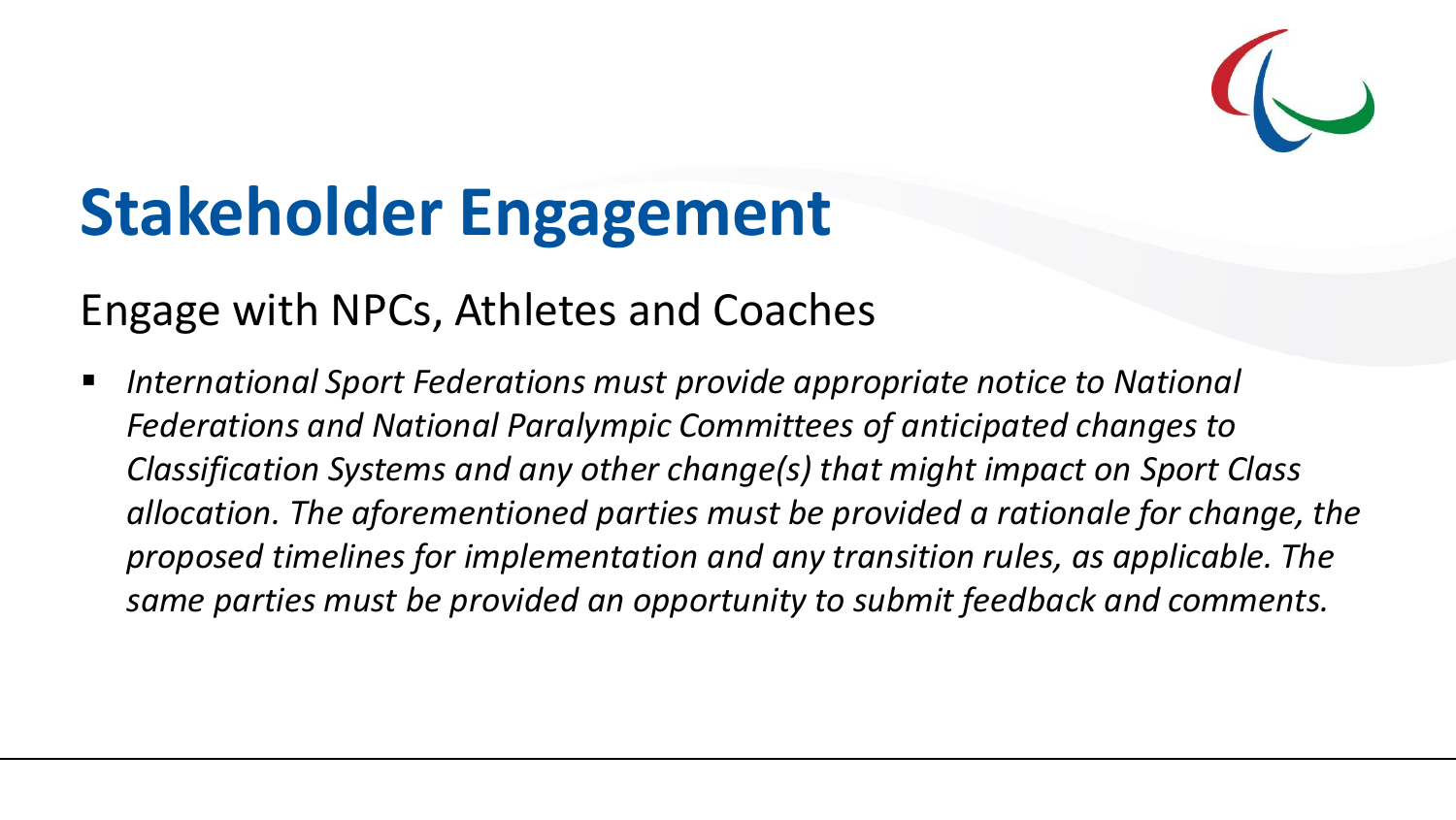### **Stakeholder Engagement**

### Get feedback and adjust findings accordingly

- IF to promote the benefits of the research findings
- Opportunity to adjust the proposed classes
- Analyze impact on competitions
- Further development of Classifier training material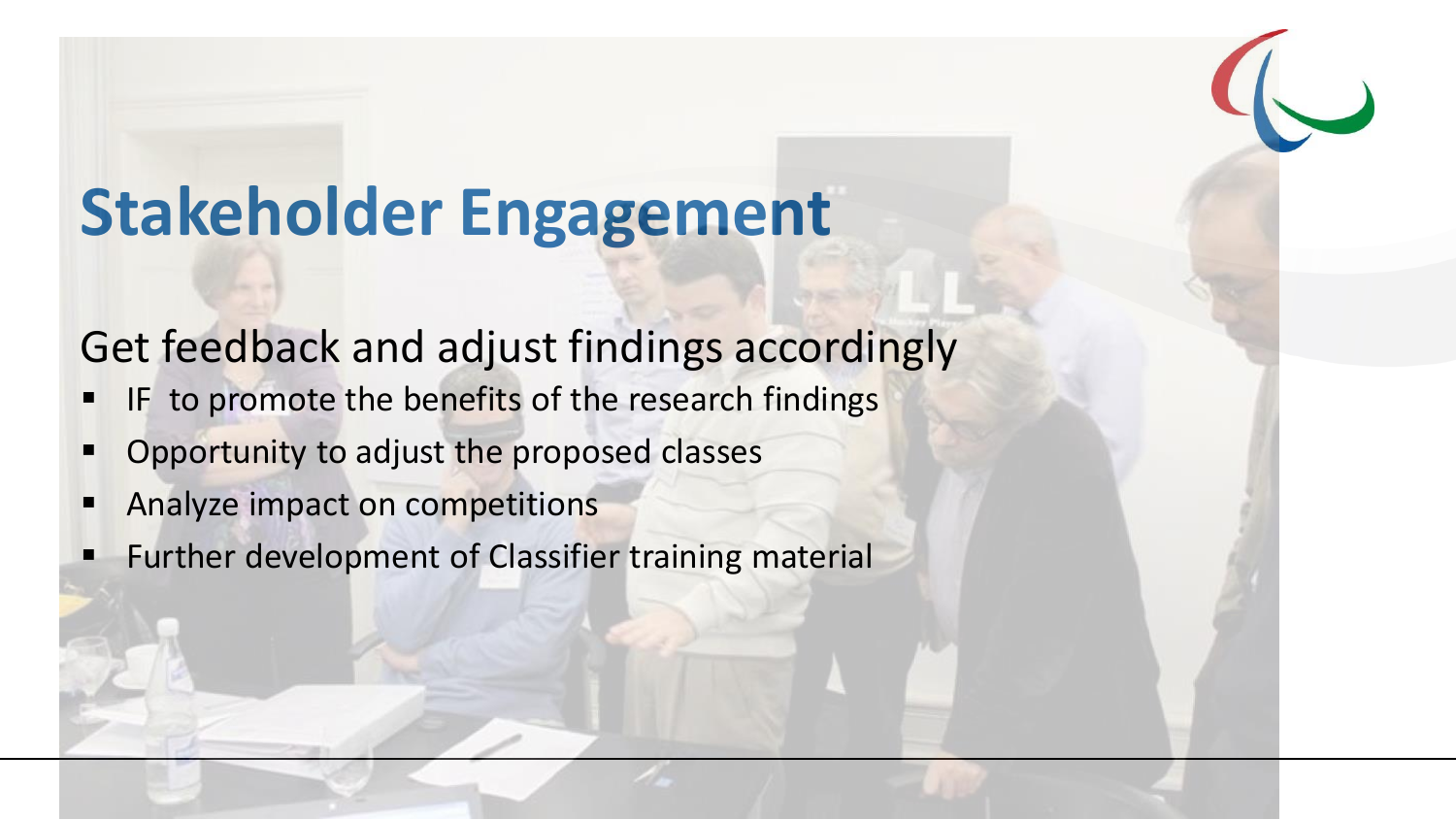

### **Stakeholder Engagement**

The Athlete Classification Code says "engage with the IPC"

■ *International Sport Federations must notify the IPC before Classification System changes and any other change(s) that might impact on Sport Class allocation with the rationale for change, the proposed timelines for implementation, transition rules, as applicable, and an overview of the process of consultation that is initiated as part of the system review process. The IPC must be provided an opportunity to submit feedback and comments.*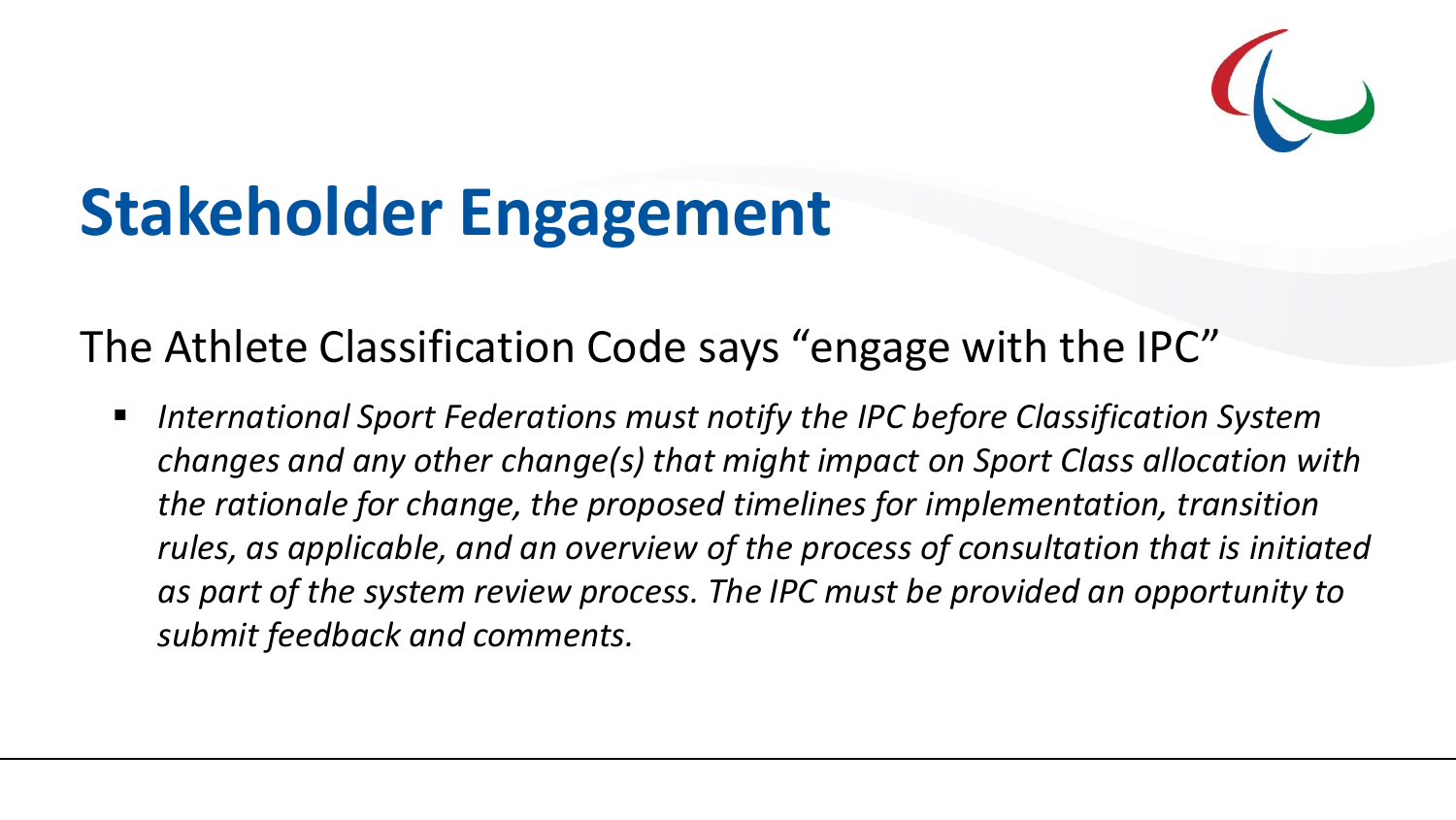# **Engage with the IPC**

#### Ensure compliance with the Athlete Classification Code

- Make use of research centers to validate research findings
- Ensure that there is no mixing of classification concepts with competition formats (for example, factor systems)
- Ensure the research is fully in compliance with the Code in determination of Minimum Impairment Criteria and Sport Classes
- **E** Ensure proposed changes will assist IF in Paralympic Games participation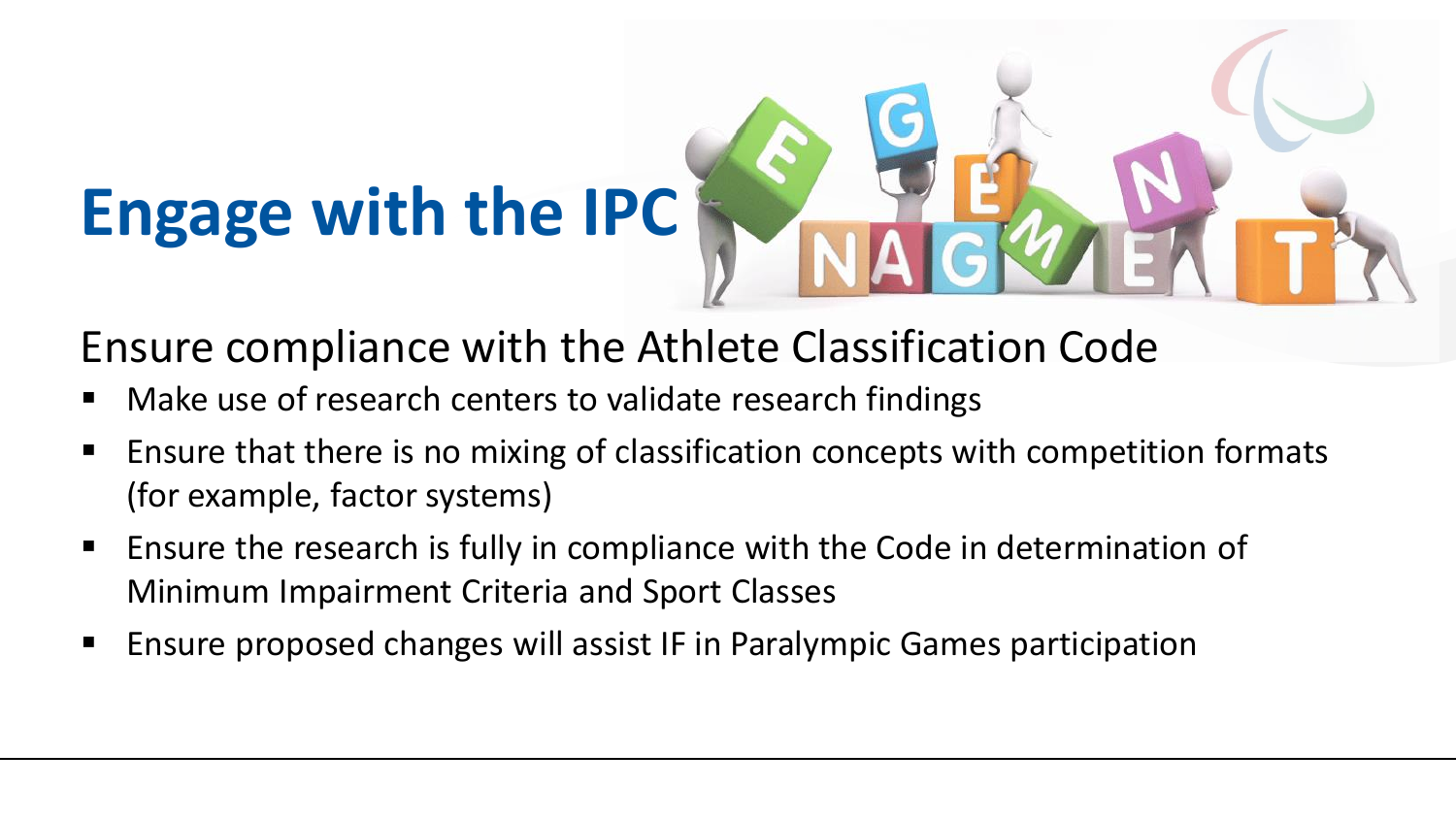## **Timelines – Paralympic Cycles**

Timing must be governed by the Paralympic Cycle

- Rule changes must be made before the start of the Games qualification period
- All engagements and refinements to take place ahead of rule changes.
- IF to ensure it is geared up for the impact the changes will have on the sport and the athletes.



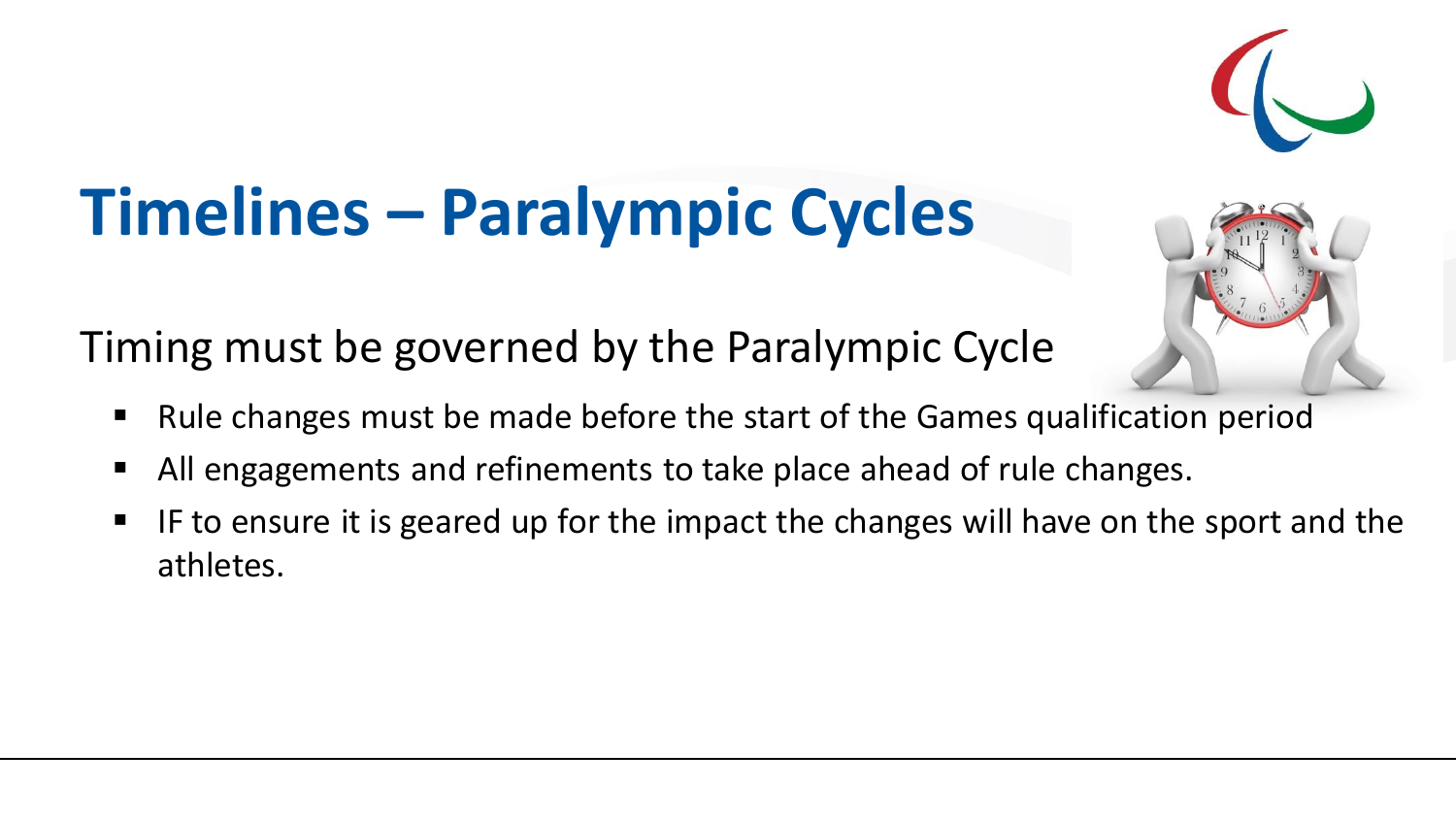

## **Timelines. - Before rule changes**

#### Ensure adequate engagement

- IPC
- NPCs
- Athletes and coaches
- Classifiers

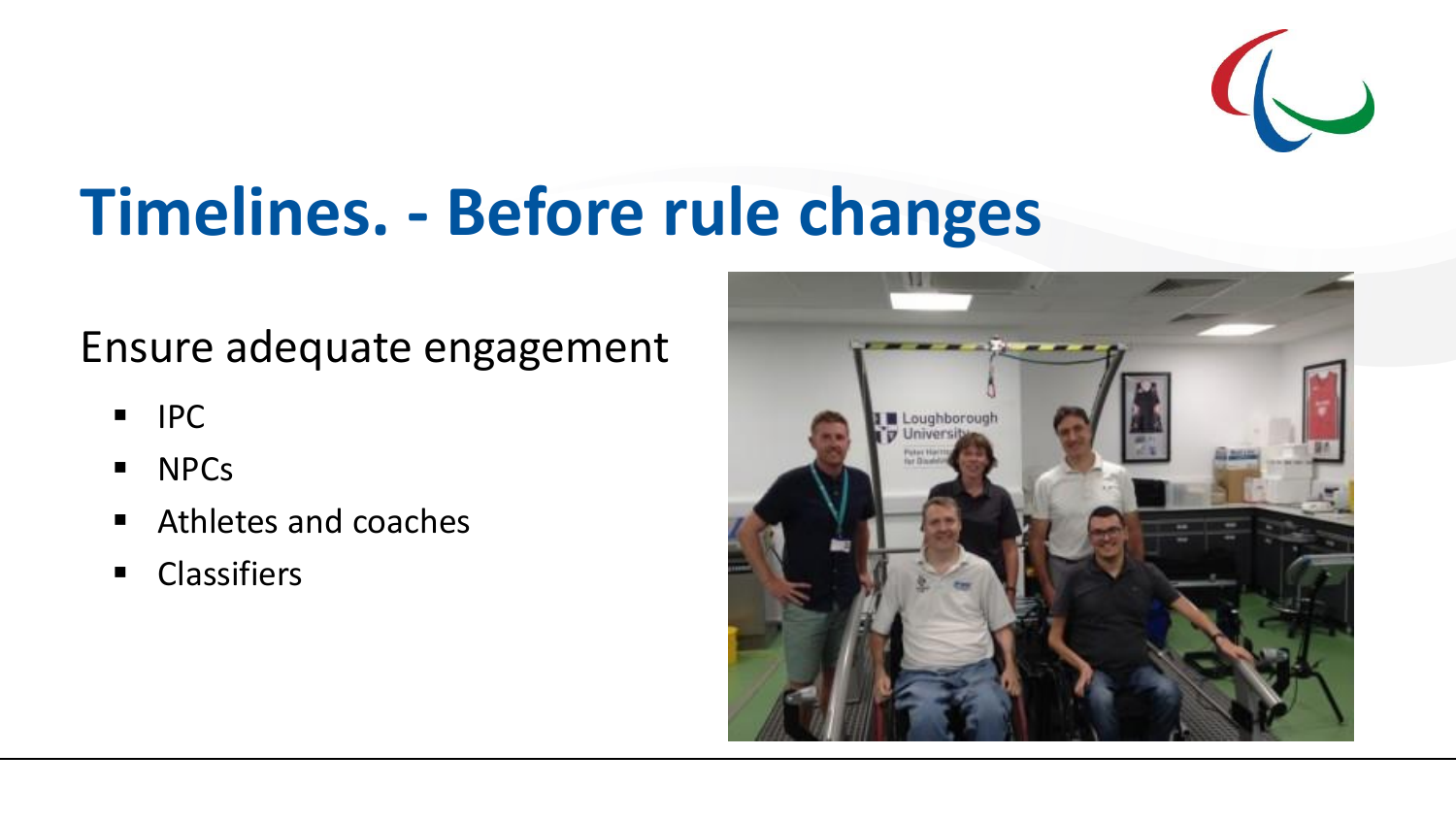

### **Prepare Classifiers**

Define criteria for becoming a classifier

Certification/Recertification workshops for sufficient classifiers

Sourcing of equipment for new evaluation process



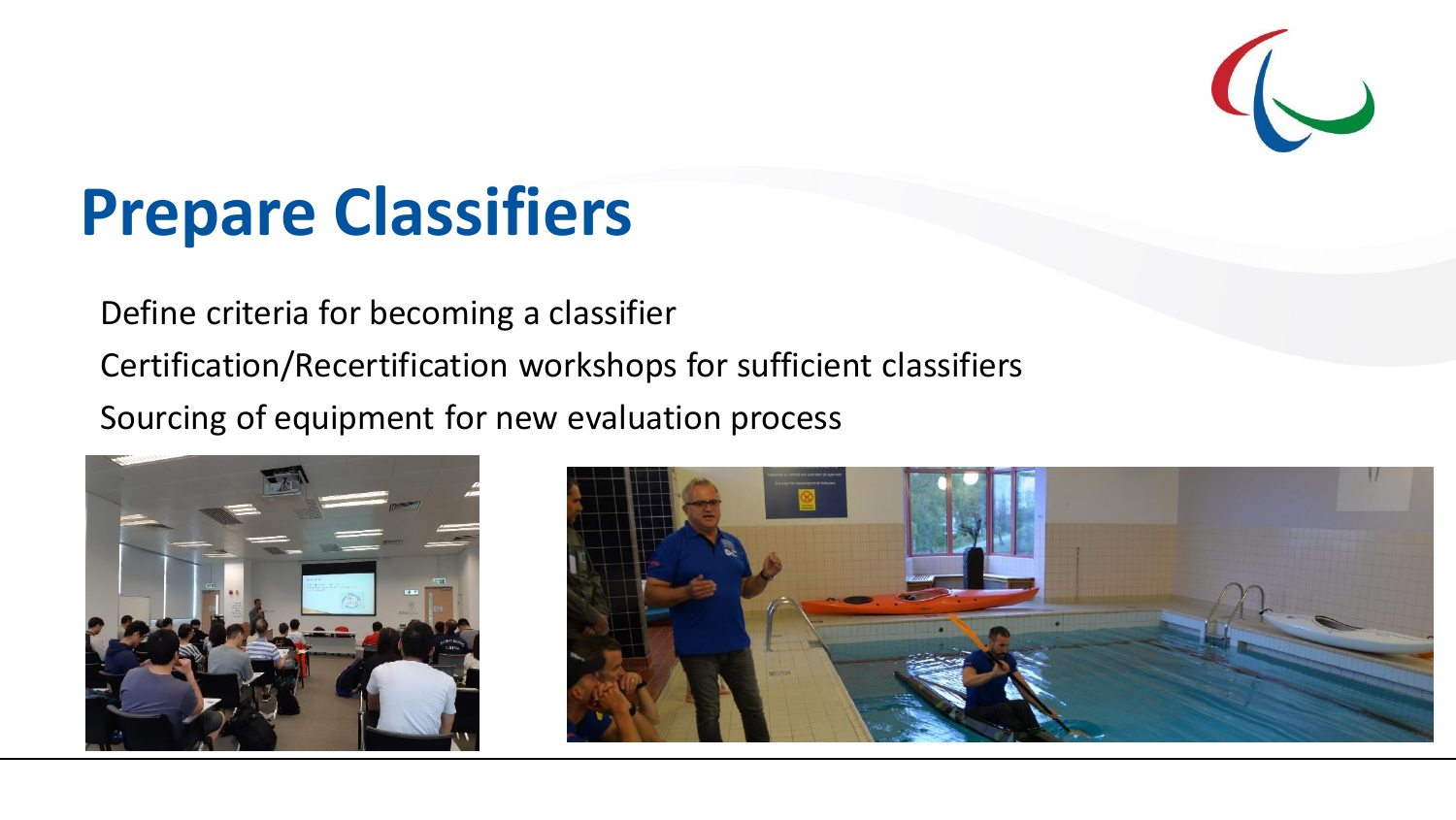### **Shadow Classification System**

To determine sports classes, researches run the new system on top of the current

- Run major international competitions using the current classification system, but all athletes need to undergo athlete evaluation using the new evaluation methodology
- Takes place before sports rules are updated
- Doesn't affect participation
- No changes to athlete's sport class
- Data is used to best determine sports classes for the new system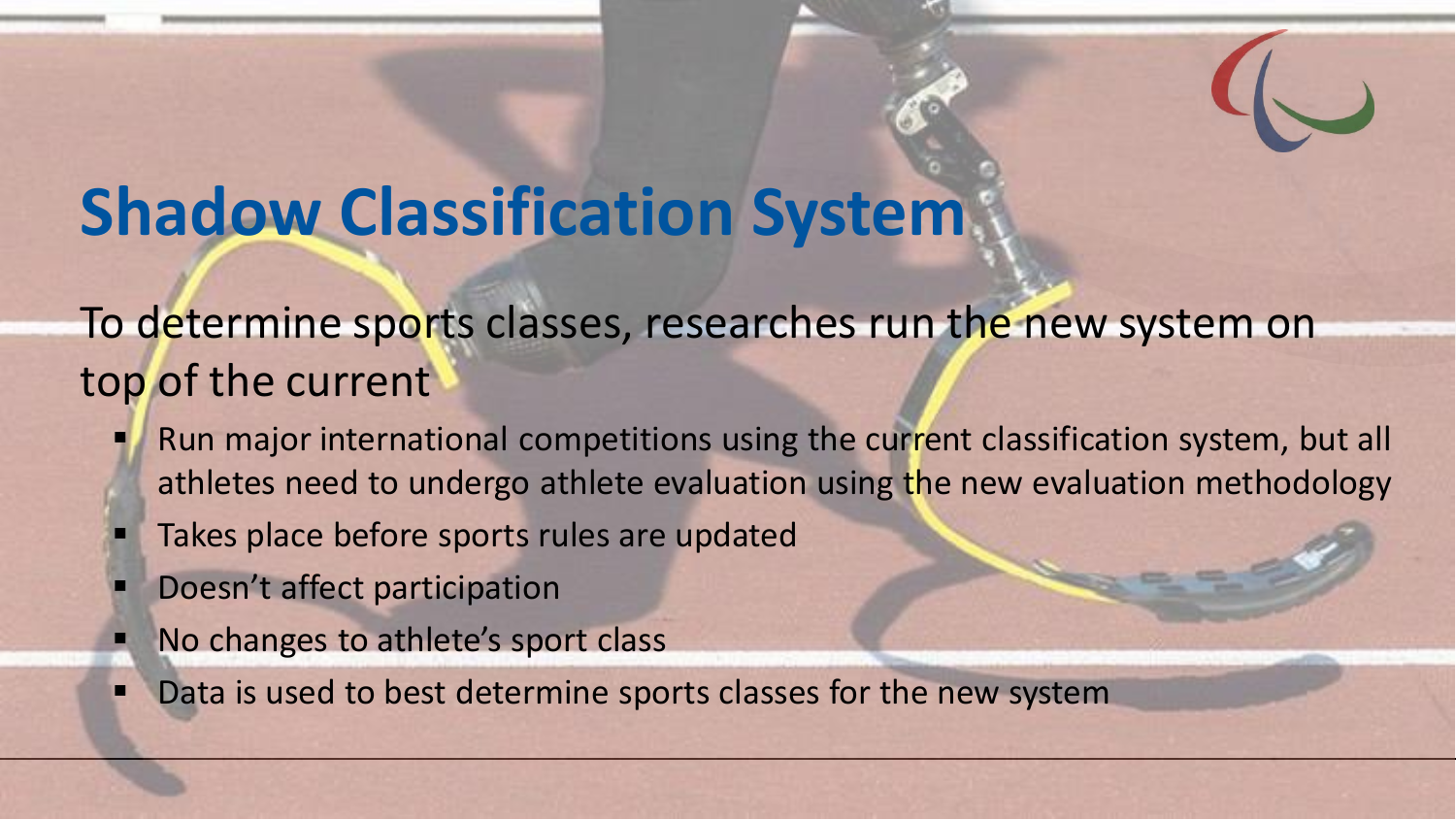

### **Timelines – Update the rules**

- Follow governance structures of the IF to get the classification rules changed.
- Ensure there are classification opportunities available at events following the change date
- Ensure enough qualified classifiers and equipment is available.
- Engage with LOCs of upcoming major events

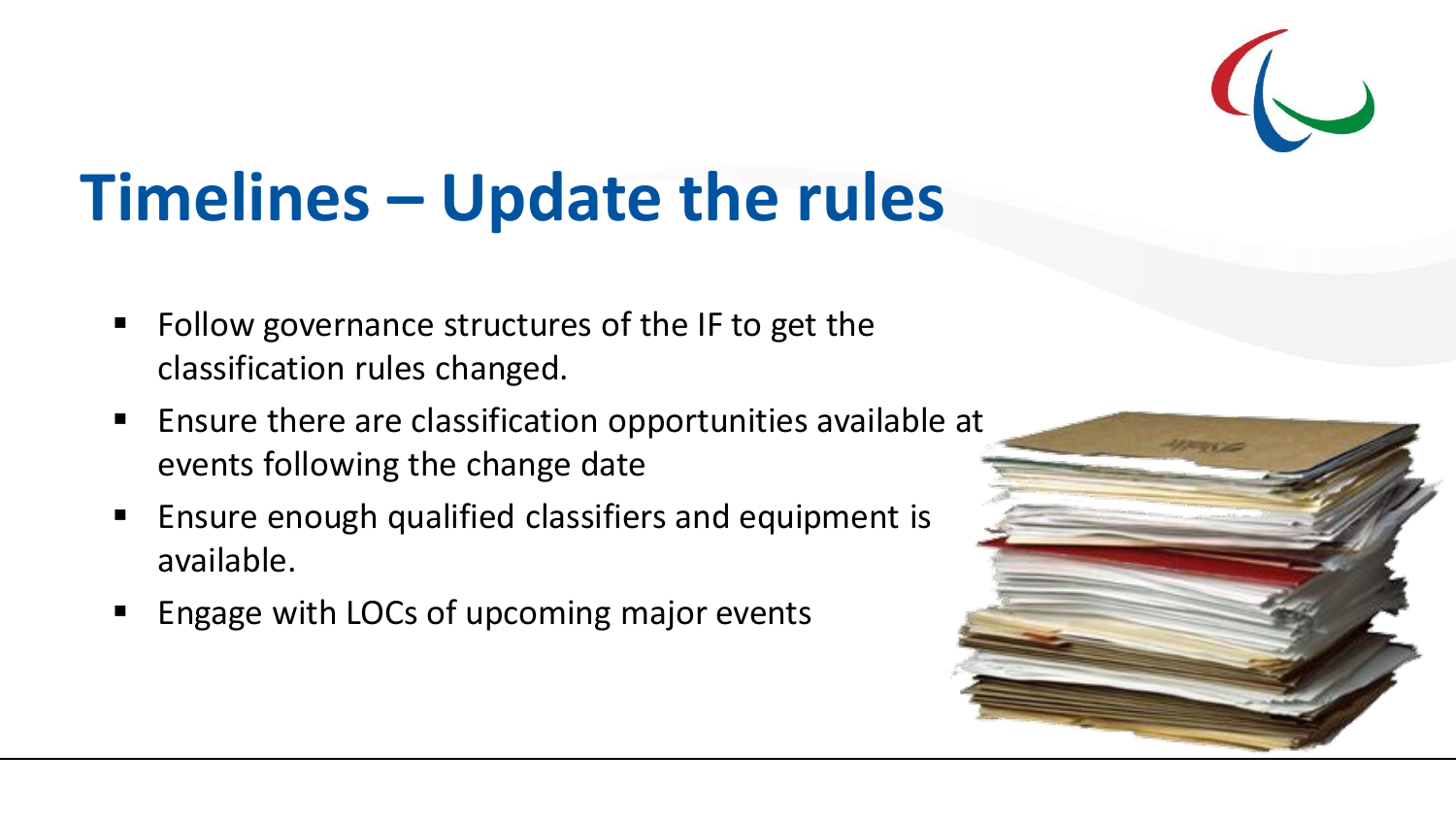### Achieving the Paralympic Vision



Classification as a key component of the aspiration of the Paralympic Movement

- *"The vision of the Paralympic Movement is "to enable Para athletes to achieve sporting excellence and inspire and excite the world". The unique systems of classification used in Para sport perform two critical functions to support the realisation of this vision: (1) defines who is eligible to compete in Para sport and consequently has the opportunity to reach the goal of becoming a Paralympic athlete; and (2) groups athletes into sport classes which aim to ensure that the impact of impairment is minimised and sporting excellence determines which athlete or team is ultimately victorious."*
- 2015 Athlete Classification Code, Introduction